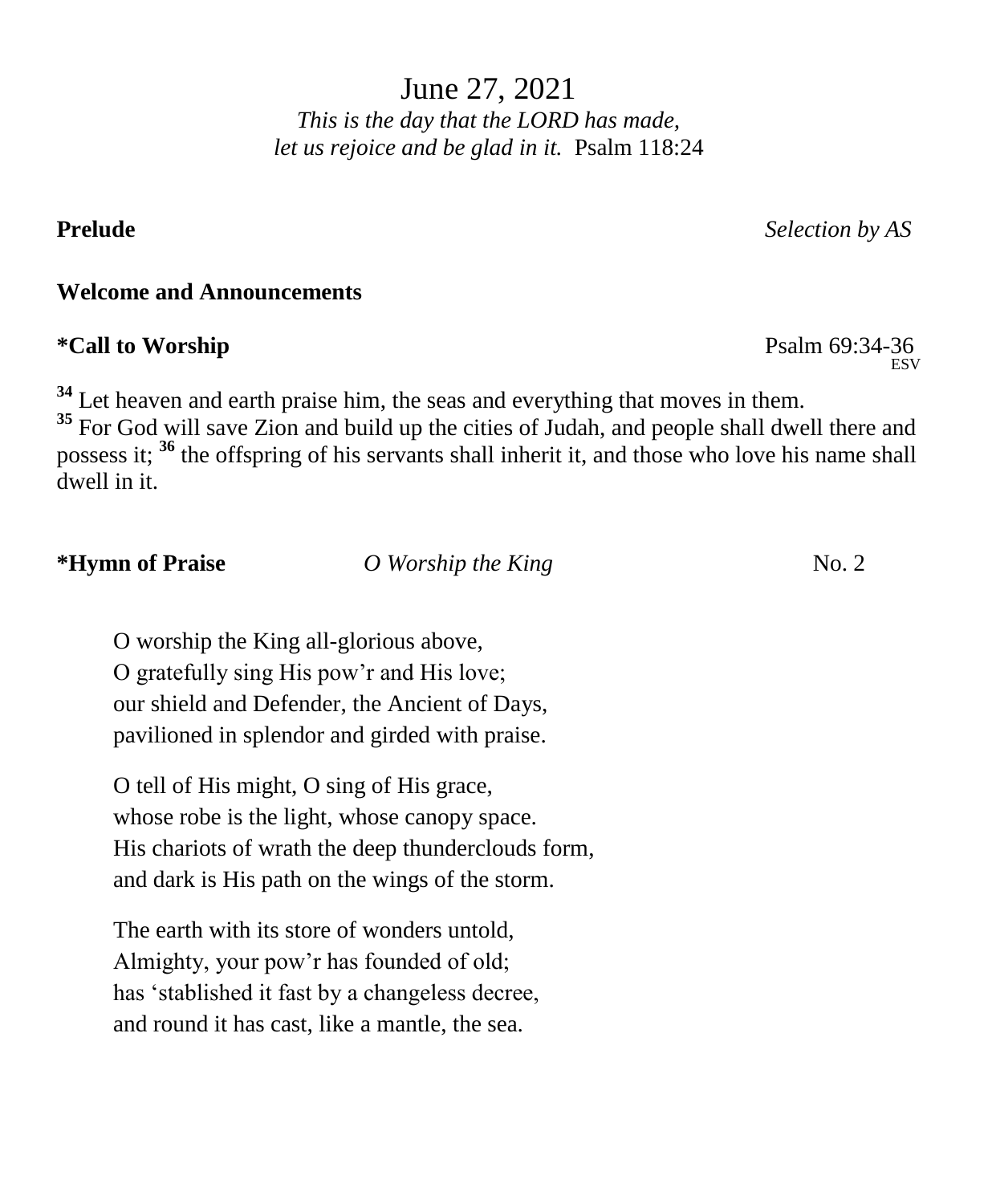Your bountiful care what tongue can recite? It breathes in the air; it shines in the light; it streams from the hills; it descends to the plain; and sweetly distils in the dew and the rain.

Frail children of dust, and feeble as frail, in You do we trust, nor find You to fail; Your mercies how tender, how firm to the end, our Maker, Defender, Redeemer, and Friend!

O measureless Might! Ineffable Love! While angels delight to hymn You above, the humbler creation, though feeble their lays, with true adoration shall lisp to Your praise. Hymns from *Trinity Hymnal* used by permission of Great Commission Publications. 

#### **\*Prayer of Invocation**

**Baptism** Calvin Wyatt Curtis

#### **Scripture Reading Gen.** 41:1-13

#### **Prayer of Confession**

Gracious Heavenly Father, you have loved us with an unrelenting and compassionate love, but we have not loved you. You constantly call to us, but we fail to listen. You ask us to love, but we walk away from neighbors in need, wrapped in our own concerns. Forgive us, we pray, of our cold and sinful hearts. Shine the light of your eternal truth into our hearts and reveal to each one of us where we need to repent of sin and lead us away from sin and restore us by your love and mercy. We thank you for Jesus who makes all this possible, and without him we have no hope. Guide and direct us, we pray, in Jesus name, Amen.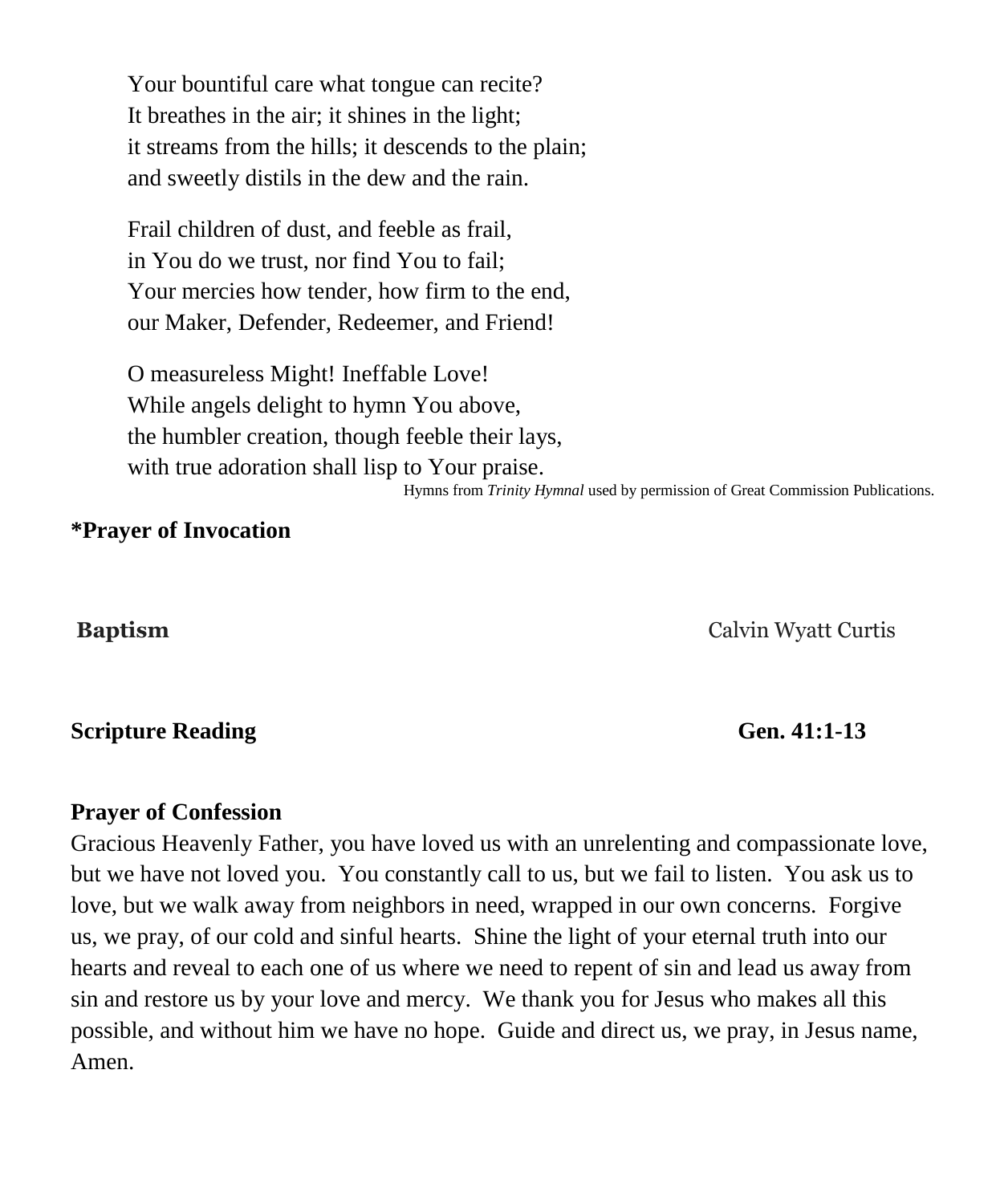# **Assurance of Pardoning Grace**  Psalm 69:16-18

**ESV** 

**<sup>16</sup>** Answer me, O Lord, for your steadfast love is good; according to your abundant mercy, turn to me.**<sup>17</sup>** Hide not your face from your servant, for I am in distress; make haste to answer me.**<sup>18</sup>** Draw near to my soul, redeem me; ransom me because of my enemies!

# **Hymn of Thanksgiving** *All Hail the Power of Jesus' Name!* No. 297

All hail the pow'r of Jesus' name! Let angels prostrate fall, let angels prostrate fall; bring forth the royal diadem, and crown him, crown him, crown him, crown him, and crown him Lord of all!

Crown him, ye martyrs of your God, who from his altar call, who from his altar call; extol the Stem of Jesse's rod, and crown him, crown him, crown him, crown him, and crown him Lord of all!

Ye seed of Israel's chosen race, ye ransomed of the fall,

ye ransomed of the fall,

hail him who saves you by his grace, and crown him, crown him, crown him, crown him, and crown him Lord of all!

Sinners, whose love can ne'er forget the wormwood and the gall, the wormwood and the gall,

go spread your trophies at his feet, and crown him, crown him, crown him, crown him, and crown him Lord of all!

Let ev'ry kindred, ev'ry tribe on this terrestrial ball,

on this terrestrial ball,

to him all majesty ascribe, and crown him, crown him, crown him, crown him, and crown him Lord of all!

O that with yonder sacred throng we at his feet may fall, we at his feet may fall! We'll join the everlasting song, and crown him, crown him, crown him, crown him, and crown him Lord of all!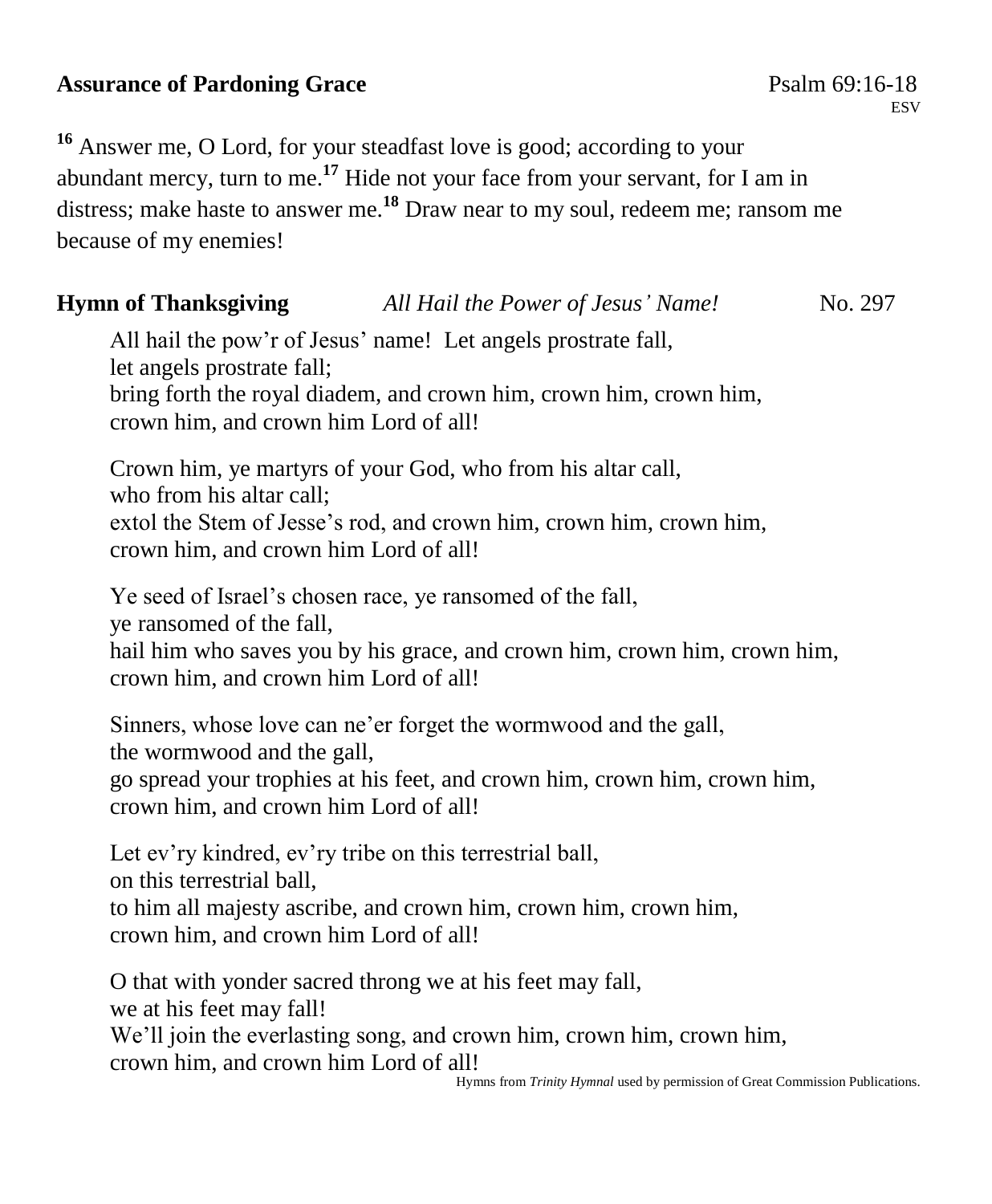#### **WSC 36-38**

# **Q. 36. What are the benefits which in this life do accompany or flow from justification, adoption and sanctification?**

A. The benefits which in this life do accompany or flow from justification, adoption and sanctification, are, assurance of God's love, peace of conscience, joy in the Holy Ghost, increase of grace, and perseverance therein to the end.

# **Q. 37. What benefits do believers receive from Christ at death?**

A. The souls of believers are at their death made perfect in holiness, and do immediately pass into glory; and their bodies, being still united to Christ, do rest in their graves till the resurrection.

# **Q. 38. What benefits do believers receive from Christ at the resurrection?**

A. At the resurrection, believers, being raised up in glory, shall be openly acknowledged and acquitted in the day of judgment, and made perfectly blessed in the full enjoying of God to all eternity.

### **Prayer of Intercession**

### **Offering** *Selection by AS*

#### \***Doxology** No. 731

Praise God, from Whom all blessings flow;

Praise Him, all creatures here below;

Praise Him above, ye heav'nly host;

Praise Father, Son, and Holy Ghost.

Amen.

Hymns from *Trinity Hymnal* used by permission of Great Commission Publications.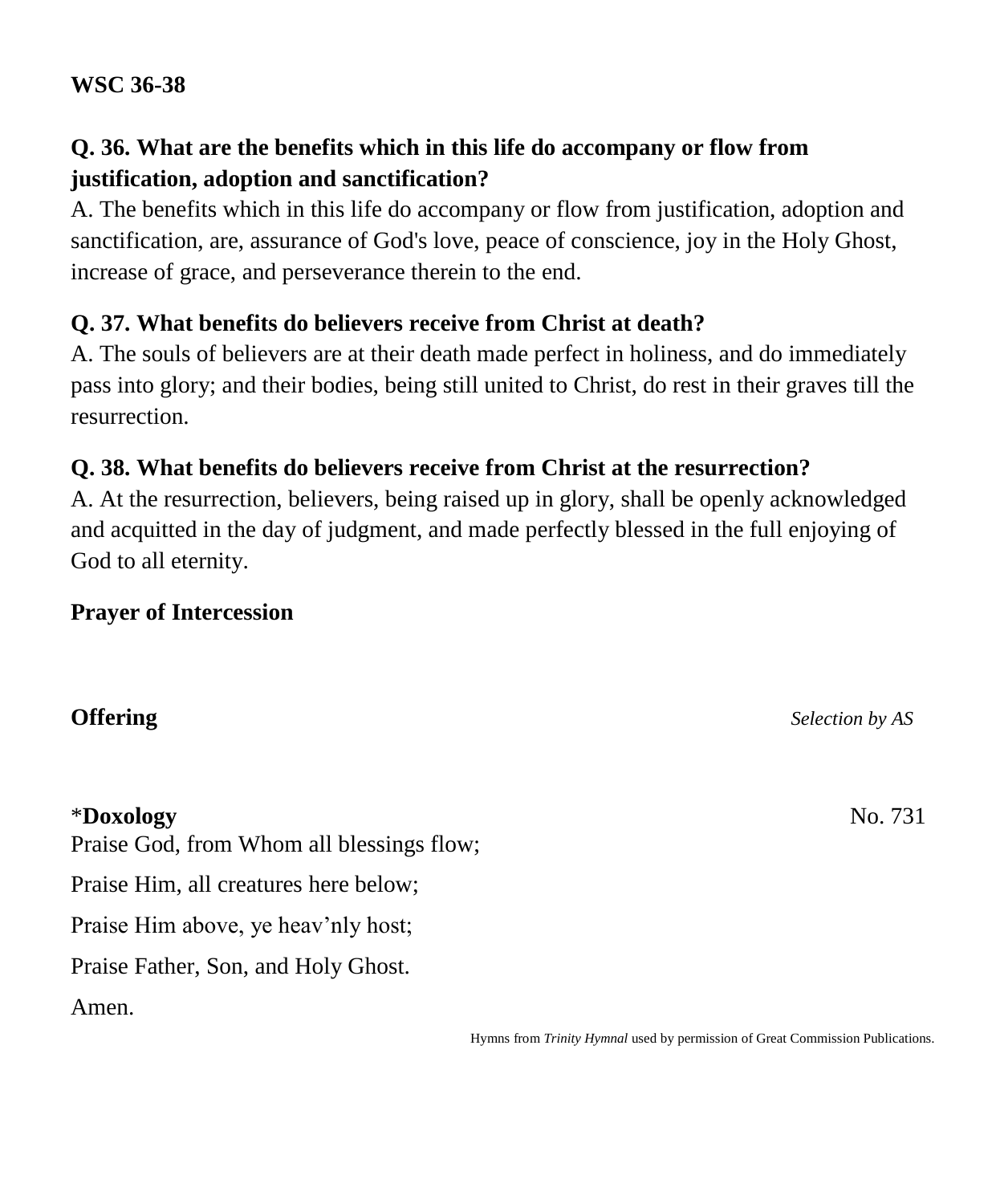Praise to the Lord, the Almighty, the King of creation! O my soul, praise Him, for He is thy health and salvation! All ye who hear, now to His temple draw near, join me in glad adoration.

Praise to the Lord, who o'er all things so wondrously reigneth, shelters thee under His wings, yea, so gently sustaineth! Hast thou not seen how thy desires e'er have been granted in what He ordaineth?

Praise to the Lord, who doth prosper thy work and defend thee! Surely His goodness and mercy here daily attend thee; ponder anew what the Almighty will do, if with His love He befriend thee.

Praise to the Lord, who with marvelous wisdom hath made thee, decked thee with health, and with loving hand guided and stayed thee. How oft in grief hath not He brought thee relief, spreading His wings to o'er-shade thee!

Praise to the Lord! O let all that is in me adore Him! All that hath life and breath, come now with praises before Him! Let the amen sound from His people again; gladly fore'er we adore Him!

Hymns from *Trinity Hymnal* used by permission of Great Commission Publications.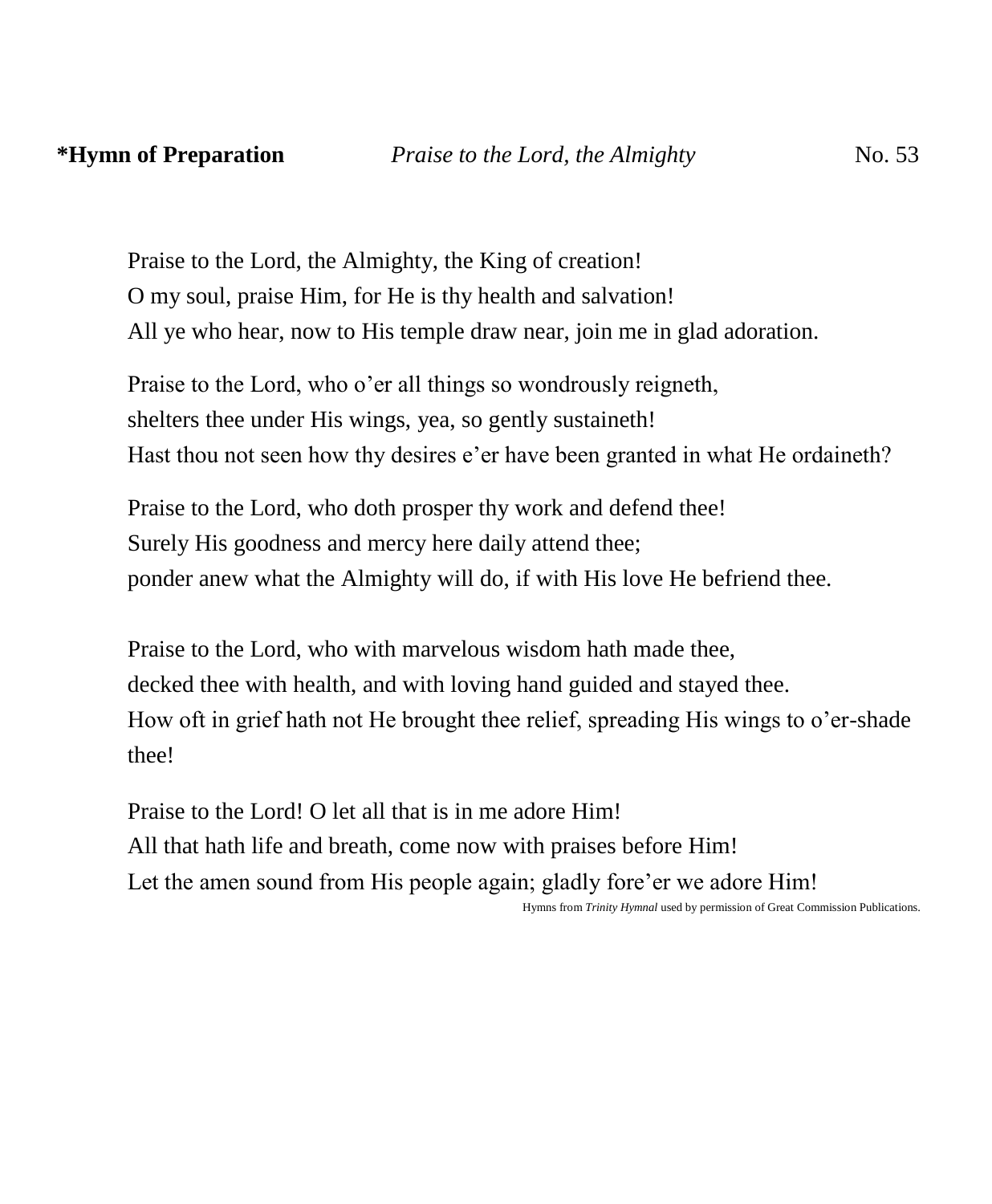- 1. The Company You Keep
	- a. Tax collectors
	- b. Sinners
	- c. Pharisees
- 2. Motivation for Searching
	- a. The Shepherd
	- b. The Woman
- 3. The Joy of Repentance
	- a. True repentance is:
		- i. Acknowledging
		- ii. Admitting
		- iii. Pursuing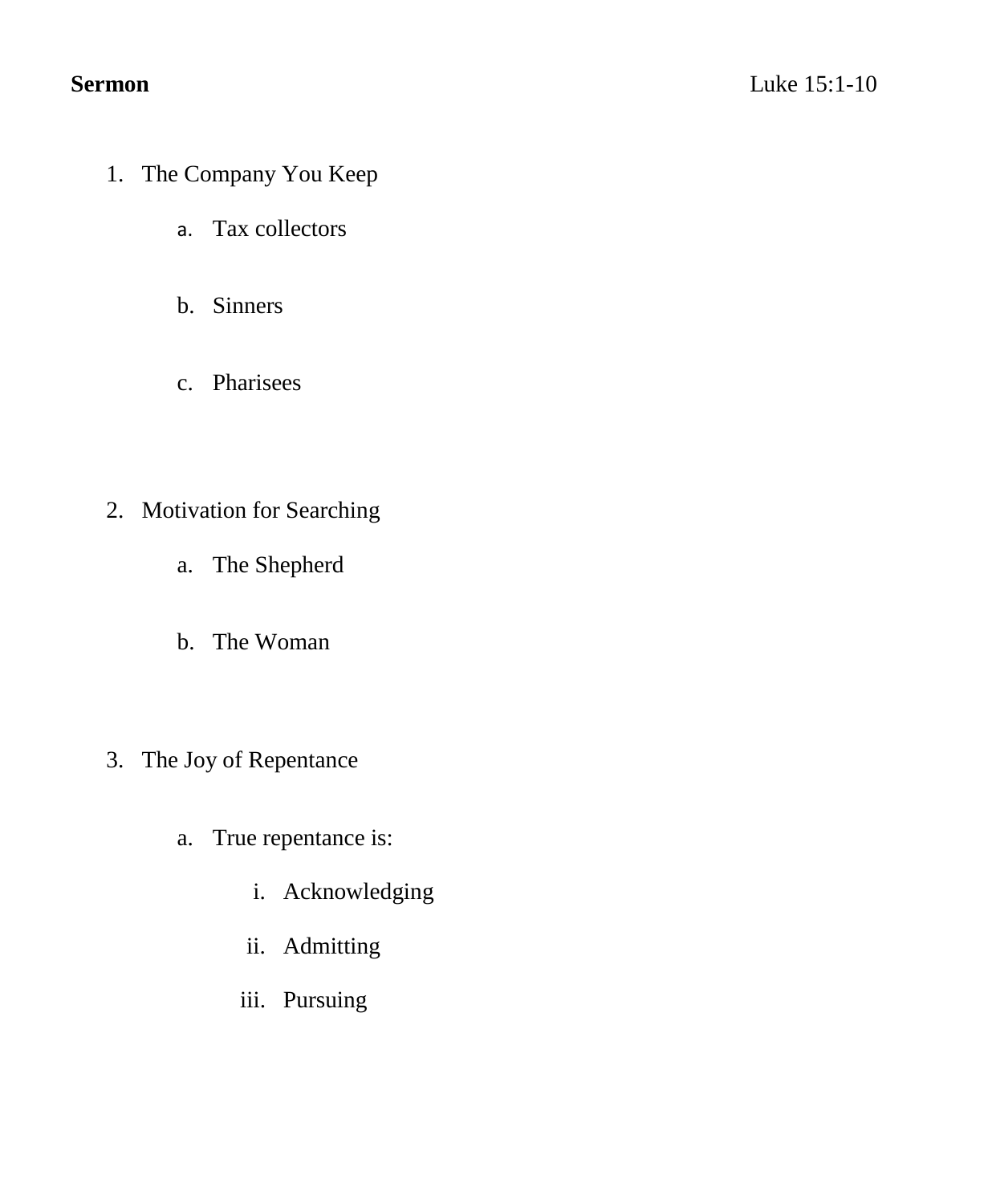Questions:

- 1. Jesus "hung out" with people of questionable character to try and lead them to repentance. How can you model this? Is there a time when you have to distance yourself from unrepentant persons?
- 2. The shepherd searched because he cared deeply for his sheep. How much do you care for lost souls? What is keeping you from caring?
- 3. Jesus looked for you because you are unbelievably valuable to him. How does that change your outlook on life? How does that knowledge help you face any fears or insecurities you might have?
- 4. Why are joy and repentance inextricably linked together? Is it possible to have joy without repentance? Why or why not?

**\*Hymn of Response** *Immortal, Invisible, God Only Wise* No. 38

Immortal, invisible, God only wise, in light inaccessible hid from our eyes, most blessed, most glorious, the Ancient of Days, almighty, victorious, Thy great name we praise.

Unresting, unhasting and silent as light, nor wanting, nor wasting, Thou rulest in might; Thy justice like mountains high soaring above Thy clouds which are fountains of goodness and love.

Great Father of glory, pure Father of light, Thine angels adore Thee, all veiling their sight; all praise we would render, O help us to see `tis only the splendor of light hideth Thee!

Hymns from Trinity Hymnal used by permission of Great Commission Publications.

# **\*Benediction**

# **\*Gloria Patri** No. 735

Glory be to the Father, and to the Son, and to the Holy Ghost; as it was in the beginning, is now, and ever shall be, world without end. Amen, amen. Hymns from *Trinity Hymnal* used by permission of Great Commission Publications.

**\*Postlude** *Selection by AS*